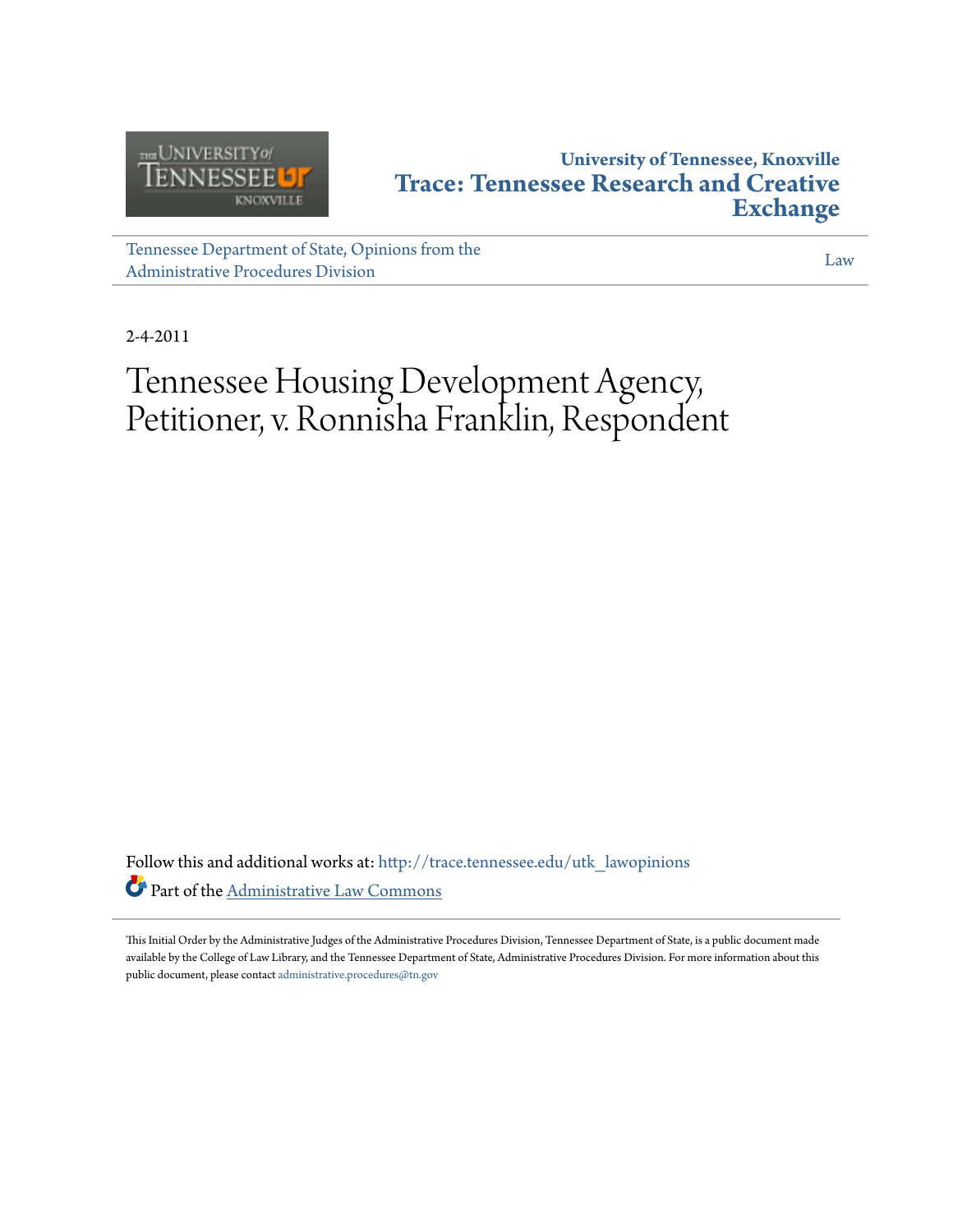### **BEFORE THE TENNESSEE HOUSING DEVELOPMENT AGENCY**

**IN THE MATTER OF:**

**Tennessee Housing Development Agency** *Petitioner*

 **DOCKET NO: 32.00-109469J**

**v.**

**Ronnisha Franklin** *Respondent*

### **INITIAL ORDER**

This contested case was heard in Knoxville, Tennessee, on February 4, 2011, before Rob Wilson, Administrative Judge, assigned by the Secretary of State to sit for the Tennessee Housing Development Agency. The Petitioner was represented by Bruce Balcom, General Counsel for THDA. The Respondent Ronnisha Franklin was represented by Charity J. Miles, Esq.

The issue in this matter concerned the Petitioner's request to terminate the rental assistance provided through the Agency to the Respondent. After consideration of the evidence and the arguments of the parties, it is determined that the request should be denied, and the Respondent's assistance should continue. This decision is based upon the following.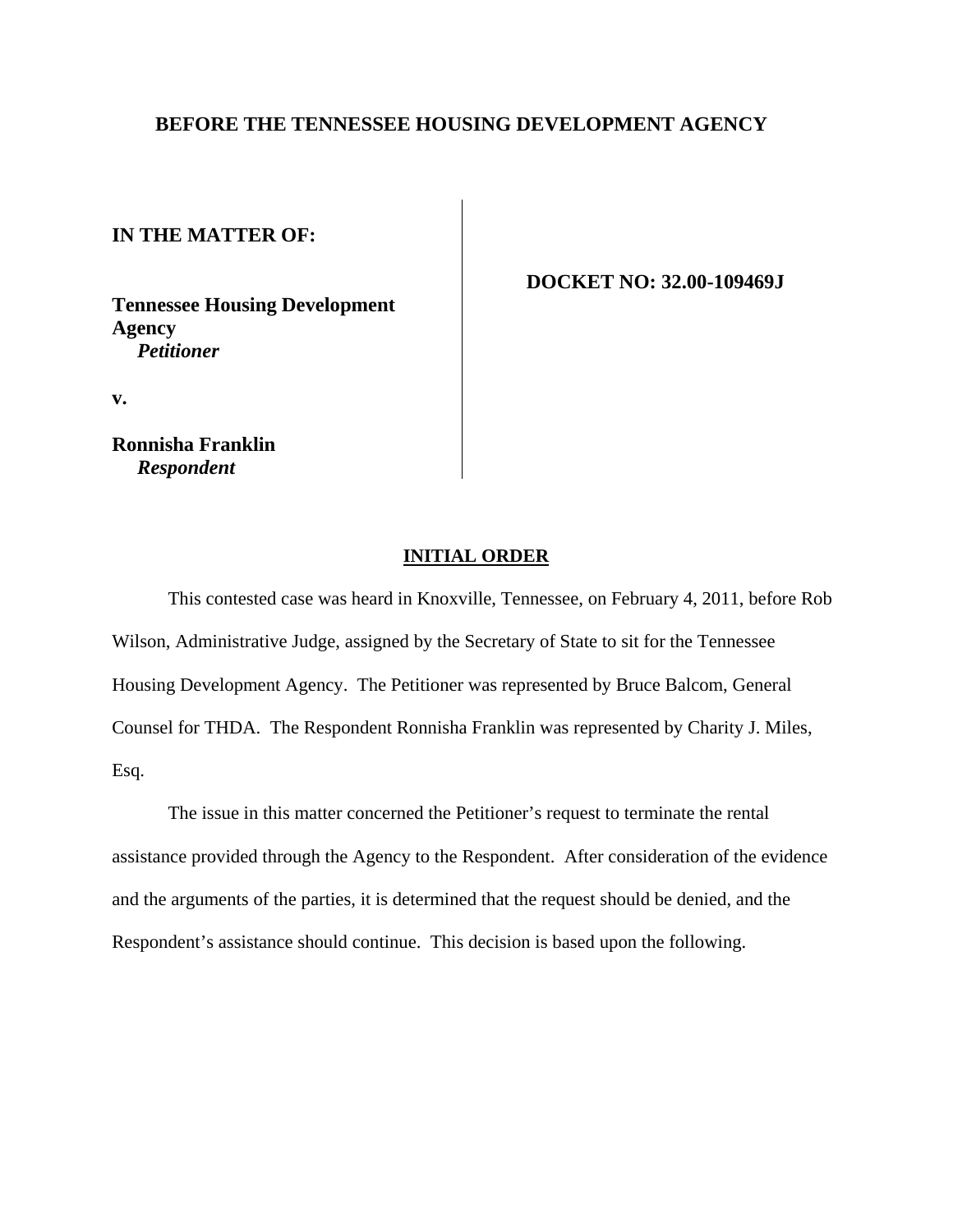#### **FINDINGS OF FACT**

 1. For approximately six years the Respondent has received Section 8 rental assistance for her household, which includes herself and two children. Prior to the present issue, the Respondent had always been in compliance with program rules.

 2. THDA determined that sometime during the first half of 2010 the Respondent started receiving child support from Gabriel White. Mr. White is the father of Respondent's son, but does not reside with Respondent. The Respondent had not listed Mr. White on her rental assistance application. The Child Support Modification Order from the Knox County Juvenile Court stated that child support had been set because "the parties no longer reside together." Because of this statement on the modification form, THDA concluded that the parties must have been living together previously, and proposed to terminate the Respondent's rental assistance due to the fact that she never listed Mr. White as a member of her household.

 3. Respondent testified that a clerk at the Knox County Juvenile Court told her that she could not petition for support unless there was a modification of circumstances, and suggested that Respondent list as a modification the fact that Mr. White was no longer living with Respondent. The Respondent was not told, nor did she understand, that the Juvenile Court Modification of Child Support Order would have any affect upon her rental assistance through the Section 8 program.

 4. Gabriel White testified that he never lived in Respondent's home. The State introduced as an exhibit an unofficial Whitepages.com printout which listed Gabriel White's address as 1205 Woodberry Drive, but Mr. White explained that he was a co-signor on a loan with Respondent and that is why some documents list his address as the same as Respondent's address.

2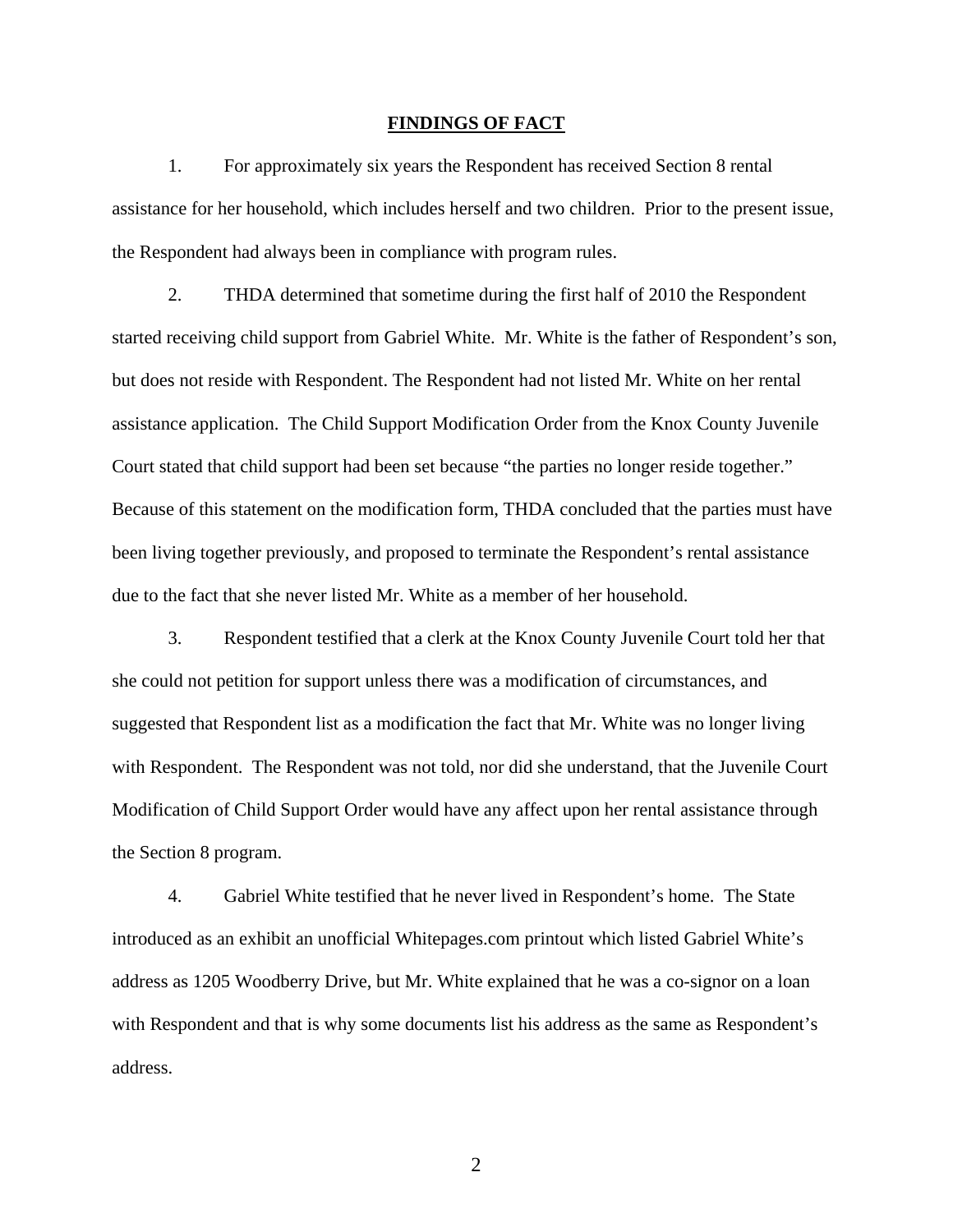5. An informal hearing concerning rental assistance was held on August 25, 2010. The Respondent explained that Mr. White has never resided in her home.

 6. After the informal hearing on August 25, 2010, the hearing officer issued a letter, dated September 1, 2010, which upheld Respondent's housing termination for a violation of family obligations.

#### **RELEVANT LAW**

 1. The Tennessee Housing Development Agency (THDA) Rental Assistance Program qualifies as a Public Housing Authority (PHA) under Section 8, Tenant Based Assistance: Housing Choice Voucher Program, as found in the Code of Federal Regulations, 24 CFR 982.

 2. According to federal regulations, participants in the Section 8 housing assistance program "must supply any information that the PHA . . . determines is necessary in the administration of the program." 24 CFR 982.551(b).

 3. "Any information supplied by the family must be true and complete." 24 CFR 982.551(b)(4).

 4. According to 24 CFR 982.551(h)(2), an assistance recipient must notify THDA of changes in household composition:

The composition of the assisted family residing in the unit must be approved by the PHA. . . . . The family must request PHA approval to add any other family member as an occupant of the unit.

 5. The PHA may terminate rental assistance for several stated reasons, including violation of "any family obligations under the program." 24 CFR  $982.552(c)(i)$ . These responsibilities include notification of a change in the family composition.

6. The PHA has some discretion in its decision to terminate rental assistance:

3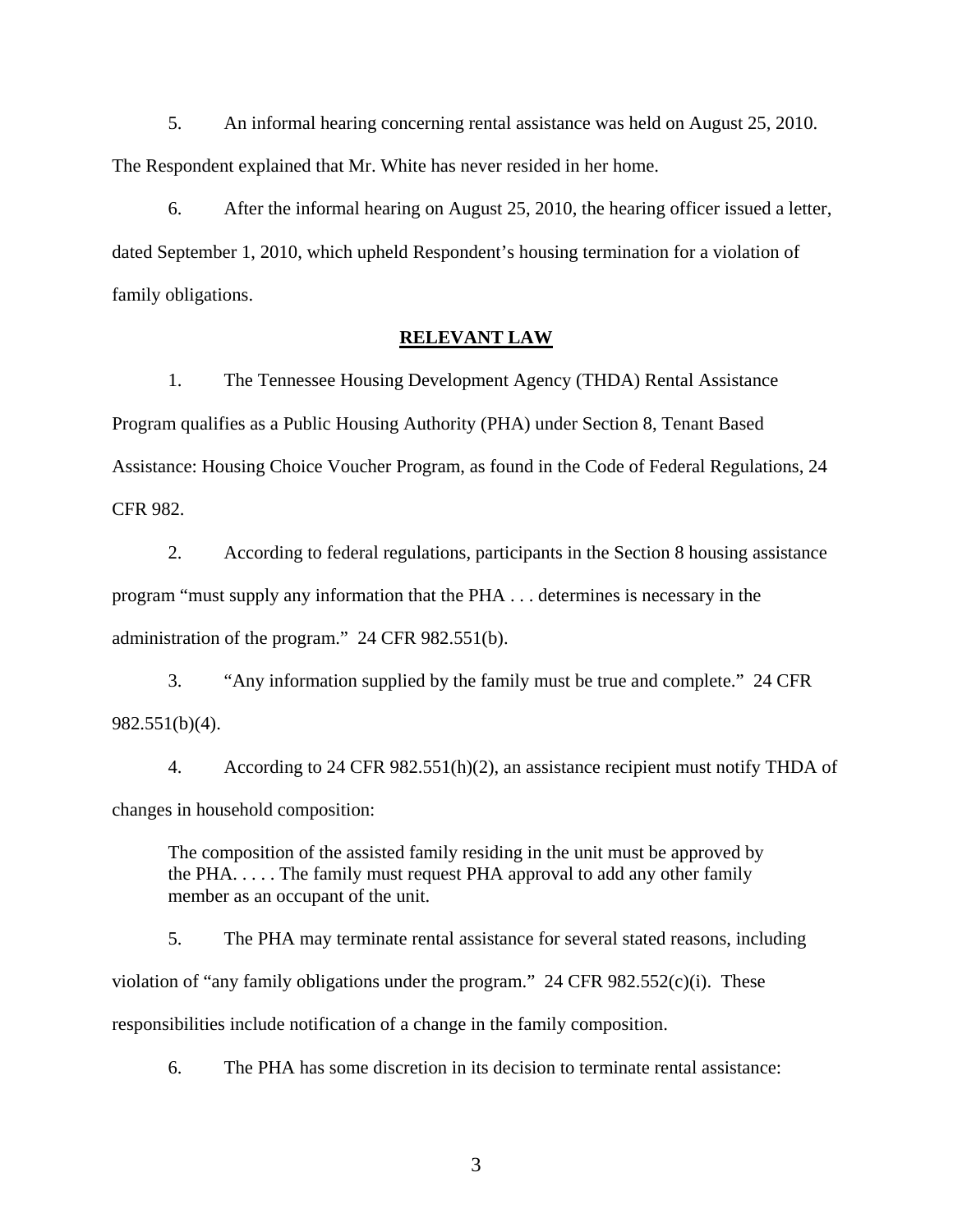(2) *Consideration of circumstances*. In determining whether to deny or terminate assistance because of action or failure to act by members of the family:

(i) The PHA may consider all relevant circumstances such as the seriousness of the case, the extent of participation or culpability of individual family members, mitigating circumstances related to the disability of a family member, and the effects of denial or termination of assistance on other family members who were not involved in the action or failure.

#### **ANALYSIS and CONCLUSIONS OF LAW**

In considering the totality of the circumstances present in this case, it is determined that the Respondent's rental assistance should not be terminated. The Respondent wrote (on the form) that she and Mr. White were no longer living together because it was the only way to obtain the necessary modification required to establish child support. She wrote this statement on the advice of a court clerk and was not told that this statement signified that Mr. White once lived with her or that it would affect her rental assistance. It is clear from the facts of the case and from the demeanor of the Respondent and other witnesses at the hearing that she never intended to mislead authorities or to receive assistance to which she was not entitled.

 The State argued that the Respondent's child support modification form proved that Mr. White once resided in Respondent's household. However, the facts show otherwise. Ms. Franklin's explanation of why the Juvenile Court Modification Form states that the parties are no longer living together is both credible and convincing. Furthermore, Mr. White's testimony stating that he has never resided in Respondent's household is also deemed credible.

 Additional support for this decision is found in the federal rules cited in Paragraph 6, *supra*. For example, the seriousness of the violation should be considered in light of all the circumstances of the case. Here, the violation resulted from the advice of a court clerk which caused the Respondent to misunderstand the situation. There was no culpability or intent to deceive, and there were no serious consequences. Furthermore, the Respondent lives with her

4